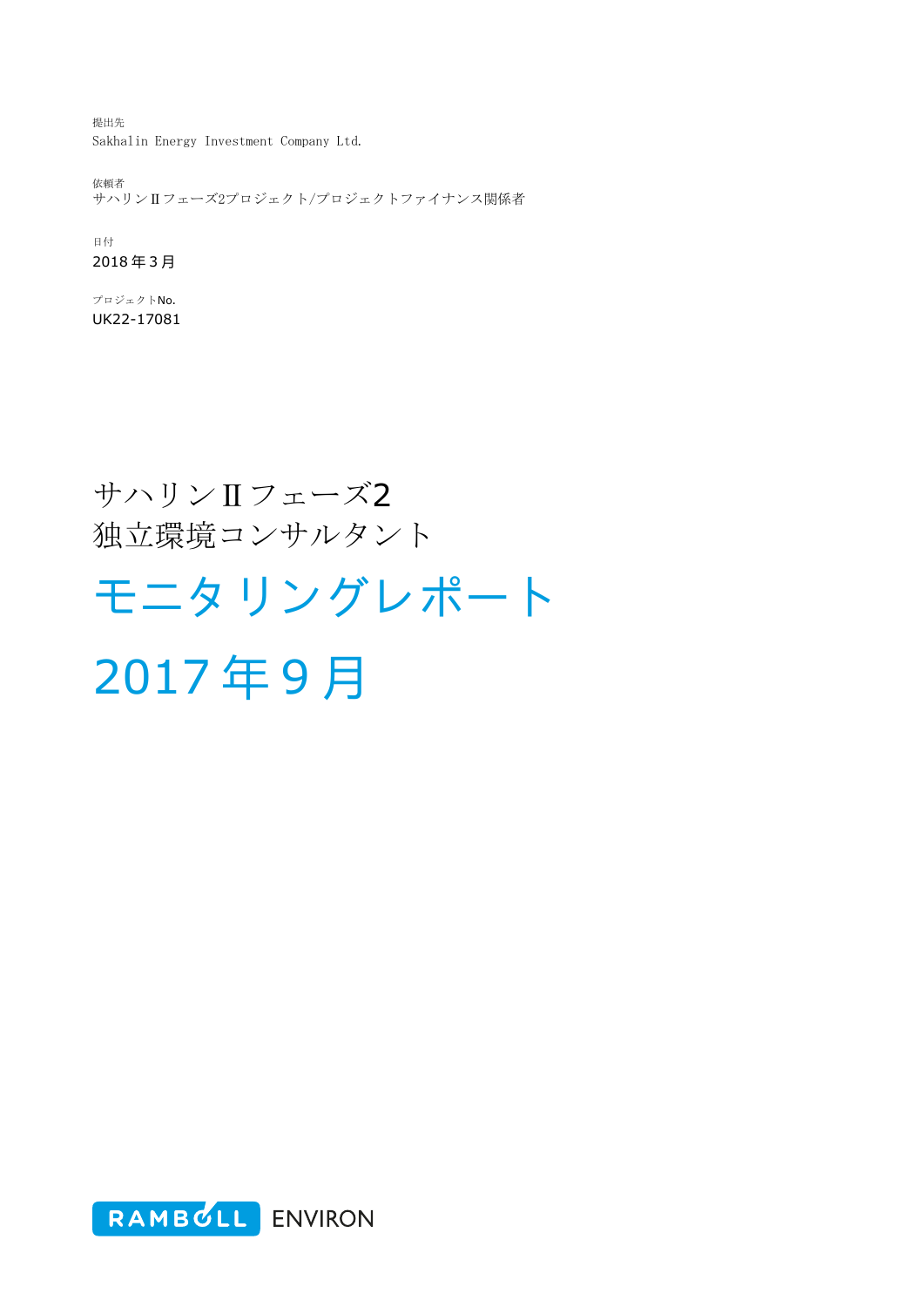## 独立**環境コンサルタント モニタリングレポート 2017 年 9 月**

| プロジェクト番号 | UK22-17081                                       |
|----------|--------------------------------------------------|
| 発行号      | 03                                               |
| 日付       | 23/03/2018                                       |
| 作成者      | Alan Fauler, Endi Snow, Peter Berston, Ekaterina |
|          | Cladkova, Helen Yip                              |
| 確認者      | Helen Yip                                        |
| 承認者      | Jon Hancox                                       |

| 作成者 | 上記参照     |  |
|-----|----------|--|
| 承認者 | Ottancox |  |

本レポートは、全ての責任ある技術、配慮及び勤勉さの基、*Ramboll Environ*とクライア ント間の契約条件を考慮し、*Ramboll Environ*によって作成されております。本レポート は、機密事項を含むため、*Ramboll Environ*の事前の正式同意なく本レポート又は本レポ ートの一部を第三者に開示した場合、*Ramboll Environ* はいかなる責任を負いませんこ と、ご了承下さい。*Ramboll Environ*は、顧客との契約上該当しない問題につきまして も、顧客及びその他第三者に対する、いかなる責任を負いません。

改訂記録

| 版  | 日付         | 作成者  | 確認者       | 承認者        | 説明             |
|----|------------|------|-----------|------------|----------------|
| 01 | 26/10/2017 | 上記参照 | Helen Yip |            | サハリンエナジー社への第1版 |
| 02 | 14/03/2018 | 上記参照 | Helen Yip | Jon Hancox | 第2版            |
| 03 | 23/03/2018 | 上記参照 | Helen Yip | Jon Hancox | レンダーへの第3版      |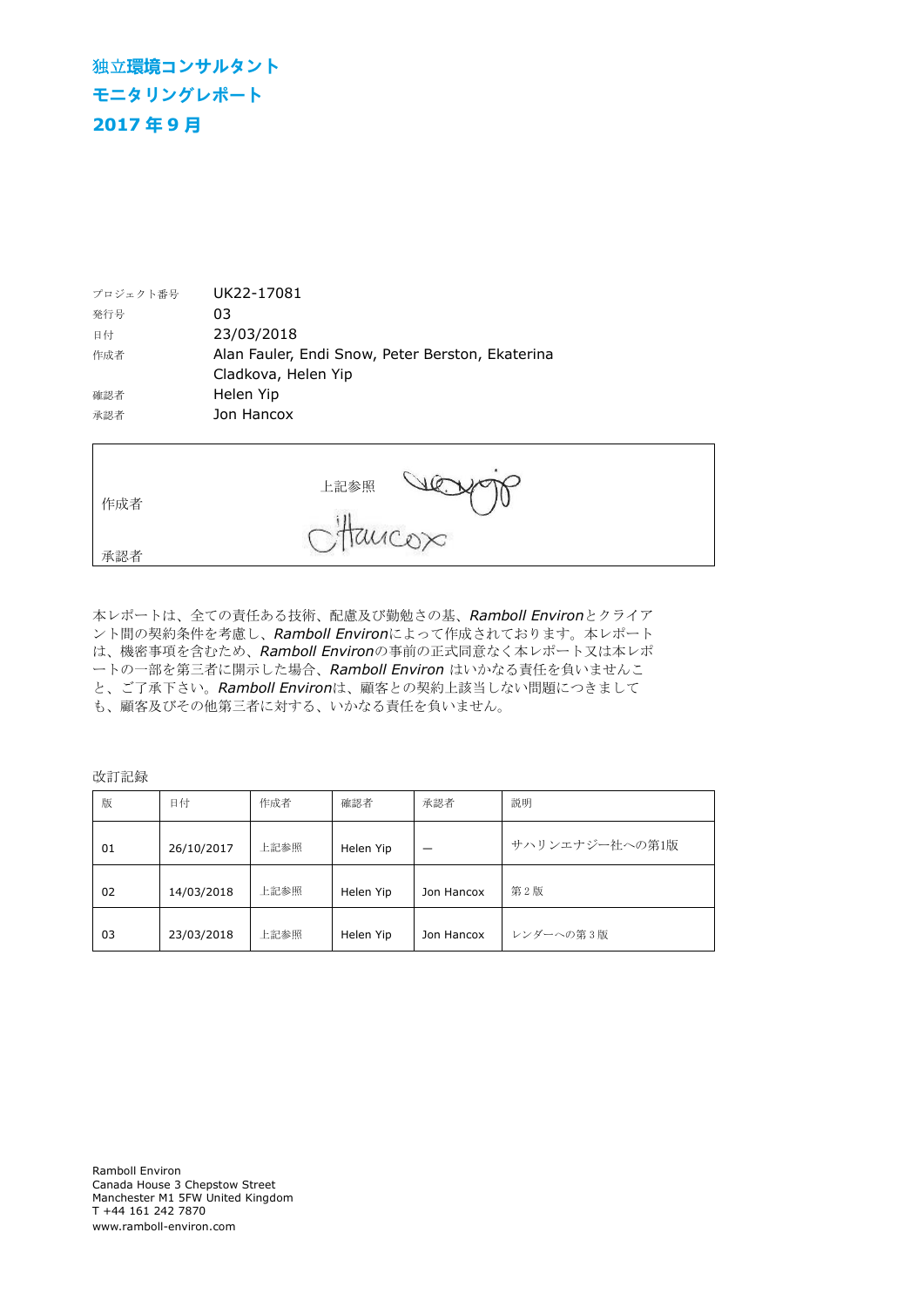独立**環境コンサルタント**

## 目次

| 要約<br>I V<br>1.<br>はじめに<br>1<br>3<br>2.<br>レベル1監査<br>3.<br>パイプライン敷設用地視察<br>4<br>3.1<br>4<br>はじめに<br>3.2<br>4<br>生物学的回復<br>9<br>3.3<br>湿地<br>3.4<br>パイプライン敷設用地へのアクセス<br>11<br>LNG 生産施設のモニタリング<br>4.<br>13<br>4.1<br>油糧および工業用化学品の保管および取り扱い<br>13<br>4.2<br>15<br>廃棄物管理<br>4.3<br>15<br>排水処理<br>大気への排出量<br>16<br>4.4<br>4.5<br>地下水のモニタリング<br>17<br>4.6<br>エネルギー効率<br>17<br>5.<br>18<br>ノグリキの廃棄物処理埋立地<br>5.1<br>はじめに<br>18<br>5.2<br>許可の導守<br>19<br>5.3<br>20<br>廃棄物の受け取り、受け入れ、分類および点検<br>5.4<br>埋立地の管理と活動のモニタリング<br>21<br>5.5<br>有害物質および廃棄物の保管<br>26<br>5.6<br>環境モニタリングプログラムと報告<br>26<br>5.7<br>27<br>副作用にかんする苦情<br>5.8<br>埋立再生プログラム<br>27<br>5.9<br>28<br>近代化活動と埋立地拡大計画<br>地域社会対応モニタリング<br>31<br>6.<br>6.1<br>31<br>目標<br>6.2<br>31<br>一般的監査<br>6.3<br>32<br>主要な社会的証書/計画/活動の実施における進捗状況<br>6.4<br>33<br>継続的な住民との対話と情報開示<br>6.5<br>新規プロジェクトの社会的側面<br>37<br>6.6<br>ダーチャ協同組合「ストロイテリ」への対応<br>38<br>6.7<br>日本の利害関係者の関与<br>40<br>6.8<br>社会投資プログラムの更新<br>40<br>6.9<br>サハリン州北部の先住少数民族開発計画の最新情報<br>41<br>6.10<br>42<br>苦情対応手順<br>陸上ガス処理施設 (OPF) コンプレッサー増設プロジェクト<br>7.<br>のモニタリング<br>45<br>45<br>7.1<br>はじめに<br>45<br>7.2<br>環境と地域社会活動の対策と管理計画<br>7.3<br>47<br>工業用化学品および油糧の保管<br>7.4<br>50<br>廃棄物管理<br>52<br>7.5<br>土壌および泥炭の保管<br>54<br>7.6<br>排水処理<br>55<br>7.7<br>雨水流出の制御 | 略語リスト<br>I |             |    |
|----------------------------------------------------------------------------------------------------------------------------------------------------------------------------------------------------------------------------------------------------------------------------------------------------------------------------------------------------------------------------------------------------------------------------------------------------------------------------------------------------------------------------------------------------------------------------------------------------------------------------------------------------------------------------------------------------------------------------------------------------------------------------------------------------------------------------------------------------------------------------------------------------------------------------------------------------------------------------------------------------------------------------------------------------------------------------------------------------------------------------------------------------------------------------------------------------------------------------------------------------------------|------------|-------------|----|
|                                                                                                                                                                                                                                                                                                                                                                                                                                                                                                                                                                                                                                                                                                                                                                                                                                                                                                                                                                                                                                                                                                                                                                                                                                                                |            |             |    |
|                                                                                                                                                                                                                                                                                                                                                                                                                                                                                                                                                                                                                                                                                                                                                                                                                                                                                                                                                                                                                                                                                                                                                                                                                                                                |            |             |    |
|                                                                                                                                                                                                                                                                                                                                                                                                                                                                                                                                                                                                                                                                                                                                                                                                                                                                                                                                                                                                                                                                                                                                                                                                                                                                |            |             |    |
|                                                                                                                                                                                                                                                                                                                                                                                                                                                                                                                                                                                                                                                                                                                                                                                                                                                                                                                                                                                                                                                                                                                                                                                                                                                                |            |             |    |
|                                                                                                                                                                                                                                                                                                                                                                                                                                                                                                                                                                                                                                                                                                                                                                                                                                                                                                                                                                                                                                                                                                                                                                                                                                                                |            |             |    |
|                                                                                                                                                                                                                                                                                                                                                                                                                                                                                                                                                                                                                                                                                                                                                                                                                                                                                                                                                                                                                                                                                                                                                                                                                                                                |            |             |    |
|                                                                                                                                                                                                                                                                                                                                                                                                                                                                                                                                                                                                                                                                                                                                                                                                                                                                                                                                                                                                                                                                                                                                                                                                                                                                |            |             |    |
|                                                                                                                                                                                                                                                                                                                                                                                                                                                                                                                                                                                                                                                                                                                                                                                                                                                                                                                                                                                                                                                                                                                                                                                                                                                                |            |             |    |
|                                                                                                                                                                                                                                                                                                                                                                                                                                                                                                                                                                                                                                                                                                                                                                                                                                                                                                                                                                                                                                                                                                                                                                                                                                                                |            |             |    |
|                                                                                                                                                                                                                                                                                                                                                                                                                                                                                                                                                                                                                                                                                                                                                                                                                                                                                                                                                                                                                                                                                                                                                                                                                                                                |            |             |    |
|                                                                                                                                                                                                                                                                                                                                                                                                                                                                                                                                                                                                                                                                                                                                                                                                                                                                                                                                                                                                                                                                                                                                                                                                                                                                |            |             |    |
|                                                                                                                                                                                                                                                                                                                                                                                                                                                                                                                                                                                                                                                                                                                                                                                                                                                                                                                                                                                                                                                                                                                                                                                                                                                                |            |             |    |
|                                                                                                                                                                                                                                                                                                                                                                                                                                                                                                                                                                                                                                                                                                                                                                                                                                                                                                                                                                                                                                                                                                                                                                                                                                                                |            |             |    |
|                                                                                                                                                                                                                                                                                                                                                                                                                                                                                                                                                                                                                                                                                                                                                                                                                                                                                                                                                                                                                                                                                                                                                                                                                                                                |            |             |    |
|                                                                                                                                                                                                                                                                                                                                                                                                                                                                                                                                                                                                                                                                                                                                                                                                                                                                                                                                                                                                                                                                                                                                                                                                                                                                |            |             |    |
|                                                                                                                                                                                                                                                                                                                                                                                                                                                                                                                                                                                                                                                                                                                                                                                                                                                                                                                                                                                                                                                                                                                                                                                                                                                                |            |             |    |
|                                                                                                                                                                                                                                                                                                                                                                                                                                                                                                                                                                                                                                                                                                                                                                                                                                                                                                                                                                                                                                                                                                                                                                                                                                                                |            |             |    |
|                                                                                                                                                                                                                                                                                                                                                                                                                                                                                                                                                                                                                                                                                                                                                                                                                                                                                                                                                                                                                                                                                                                                                                                                                                                                |            |             |    |
|                                                                                                                                                                                                                                                                                                                                                                                                                                                                                                                                                                                                                                                                                                                                                                                                                                                                                                                                                                                                                                                                                                                                                                                                                                                                |            |             |    |
|                                                                                                                                                                                                                                                                                                                                                                                                                                                                                                                                                                                                                                                                                                                                                                                                                                                                                                                                                                                                                                                                                                                                                                                                                                                                |            |             |    |
|                                                                                                                                                                                                                                                                                                                                                                                                                                                                                                                                                                                                                                                                                                                                                                                                                                                                                                                                                                                                                                                                                                                                                                                                                                                                |            |             |    |
|                                                                                                                                                                                                                                                                                                                                                                                                                                                                                                                                                                                                                                                                                                                                                                                                                                                                                                                                                                                                                                                                                                                                                                                                                                                                |            |             |    |
|                                                                                                                                                                                                                                                                                                                                                                                                                                                                                                                                                                                                                                                                                                                                                                                                                                                                                                                                                                                                                                                                                                                                                                                                                                                                |            |             |    |
|                                                                                                                                                                                                                                                                                                                                                                                                                                                                                                                                                                                                                                                                                                                                                                                                                                                                                                                                                                                                                                                                                                                                                                                                                                                                |            |             |    |
|                                                                                                                                                                                                                                                                                                                                                                                                                                                                                                                                                                                                                                                                                                                                                                                                                                                                                                                                                                                                                                                                                                                                                                                                                                                                |            |             |    |
|                                                                                                                                                                                                                                                                                                                                                                                                                                                                                                                                                                                                                                                                                                                                                                                                                                                                                                                                                                                                                                                                                                                                                                                                                                                                |            |             |    |
|                                                                                                                                                                                                                                                                                                                                                                                                                                                                                                                                                                                                                                                                                                                                                                                                                                                                                                                                                                                                                                                                                                                                                                                                                                                                |            |             |    |
|                                                                                                                                                                                                                                                                                                                                                                                                                                                                                                                                                                                                                                                                                                                                                                                                                                                                                                                                                                                                                                                                                                                                                                                                                                                                |            |             |    |
|                                                                                                                                                                                                                                                                                                                                                                                                                                                                                                                                                                                                                                                                                                                                                                                                                                                                                                                                                                                                                                                                                                                                                                                                                                                                |            |             |    |
|                                                                                                                                                                                                                                                                                                                                                                                                                                                                                                                                                                                                                                                                                                                                                                                                                                                                                                                                                                                                                                                                                                                                                                                                                                                                |            |             |    |
|                                                                                                                                                                                                                                                                                                                                                                                                                                                                                                                                                                                                                                                                                                                                                                                                                                                                                                                                                                                                                                                                                                                                                                                                                                                                |            |             |    |
|                                                                                                                                                                                                                                                                                                                                                                                                                                                                                                                                                                                                                                                                                                                                                                                                                                                                                                                                                                                                                                                                                                                                                                                                                                                                |            |             |    |
|                                                                                                                                                                                                                                                                                                                                                                                                                                                                                                                                                                                                                                                                                                                                                                                                                                                                                                                                                                                                                                                                                                                                                                                                                                                                |            |             |    |
|                                                                                                                                                                                                                                                                                                                                                                                                                                                                                                                                                                                                                                                                                                                                                                                                                                                                                                                                                                                                                                                                                                                                                                                                                                                                |            |             |    |
|                                                                                                                                                                                                                                                                                                                                                                                                                                                                                                                                                                                                                                                                                                                                                                                                                                                                                                                                                                                                                                                                                                                                                                                                                                                                |            |             |    |
|                                                                                                                                                                                                                                                                                                                                                                                                                                                                                                                                                                                                                                                                                                                                                                                                                                                                                                                                                                                                                                                                                                                                                                                                                                                                |            |             |    |
|                                                                                                                                                                                                                                                                                                                                                                                                                                                                                                                                                                                                                                                                                                                                                                                                                                                                                                                                                                                                                                                                                                                                                                                                                                                                |            |             |    |
|                                                                                                                                                                                                                                                                                                                                                                                                                                                                                                                                                                                                                                                                                                                                                                                                                                                                                                                                                                                                                                                                                                                                                                                                                                                                |            |             |    |
|                                                                                                                                                                                                                                                                                                                                                                                                                                                                                                                                                                                                                                                                                                                                                                                                                                                                                                                                                                                                                                                                                                                                                                                                                                                                |            |             |    |
|                                                                                                                                                                                                                                                                                                                                                                                                                                                                                                                                                                                                                                                                                                                                                                                                                                                                                                                                                                                                                                                                                                                                                                                                                                                                |            |             |    |
|                                                                                                                                                                                                                                                                                                                                                                                                                                                                                                                                                                                                                                                                                                                                                                                                                                                                                                                                                                                                                                                                                                                                                                                                                                                                |            |             |    |
|                                                                                                                                                                                                                                                                                                                                                                                                                                                                                                                                                                                                                                                                                                                                                                                                                                                                                                                                                                                                                                                                                                                                                                                                                                                                |            |             |    |
|                                                                                                                                                                                                                                                                                                                                                                                                                                                                                                                                                                                                                                                                                                                                                                                                                                                                                                                                                                                                                                                                                                                                                                                                                                                                |            |             |    |
|                                                                                                                                                                                                                                                                                                                                                                                                                                                                                                                                                                                                                                                                                                                                                                                                                                                                                                                                                                                                                                                                                                                                                                                                                                                                | 7.8        | 一時停泊施設(BLF) | 58 |
| 7.9<br>労働者の宿泊施設<br>59                                                                                                                                                                                                                                                                                                                                                                                                                                                                                                                                                                                                                                                                                                                                                                                                                                                                                                                                                                                                                                                                                                                                                                                                                                          |            |             |    |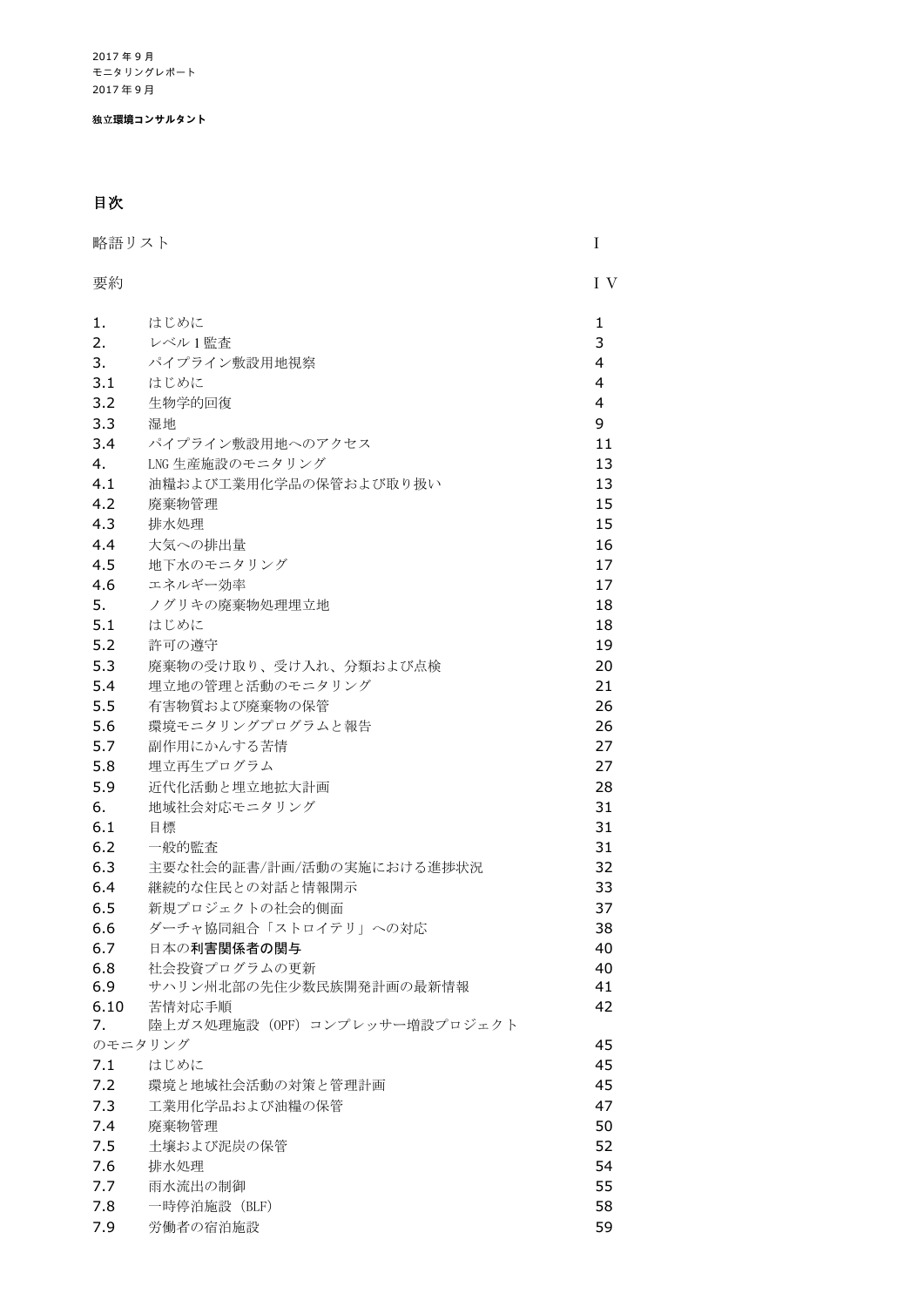#### 独立**環境コンサルタント**

| 8.  | トレイン 3LNG 生産施設のプロジェクト | 61  |
|-----|-----------------------|-----|
| 8.1 | プロジェクトの概要             | 61  |
| 8.2 | 監査のためのプロジェクトの現地視察     | 62  |
| 9.  | その他のプロジェクトの最新情報       | 69  |
| 9.1 | 廃棄物管理                 | 69  |
| 9.2 | 環境上の成果                | 70  |
| 9.3 | 四次元地震探杳とニシコククジラ個体群    | 74  |
| 10. | 改善策                   | 77  |
| 11. | 不適合についての記録            | 90  |
| 12. | 追跡調査項目                | 124 |

## 附属

附属 1 監査及び視察スケジュールに関する技術的要件

附属 2

レベル 1 監査:PA-A プラットフォーム(「MOLIKPAK」)

附属3

レベル 1 監査:陸上ガス処理設備 (OPF)

附属 4

パイプライン敷設用地の説明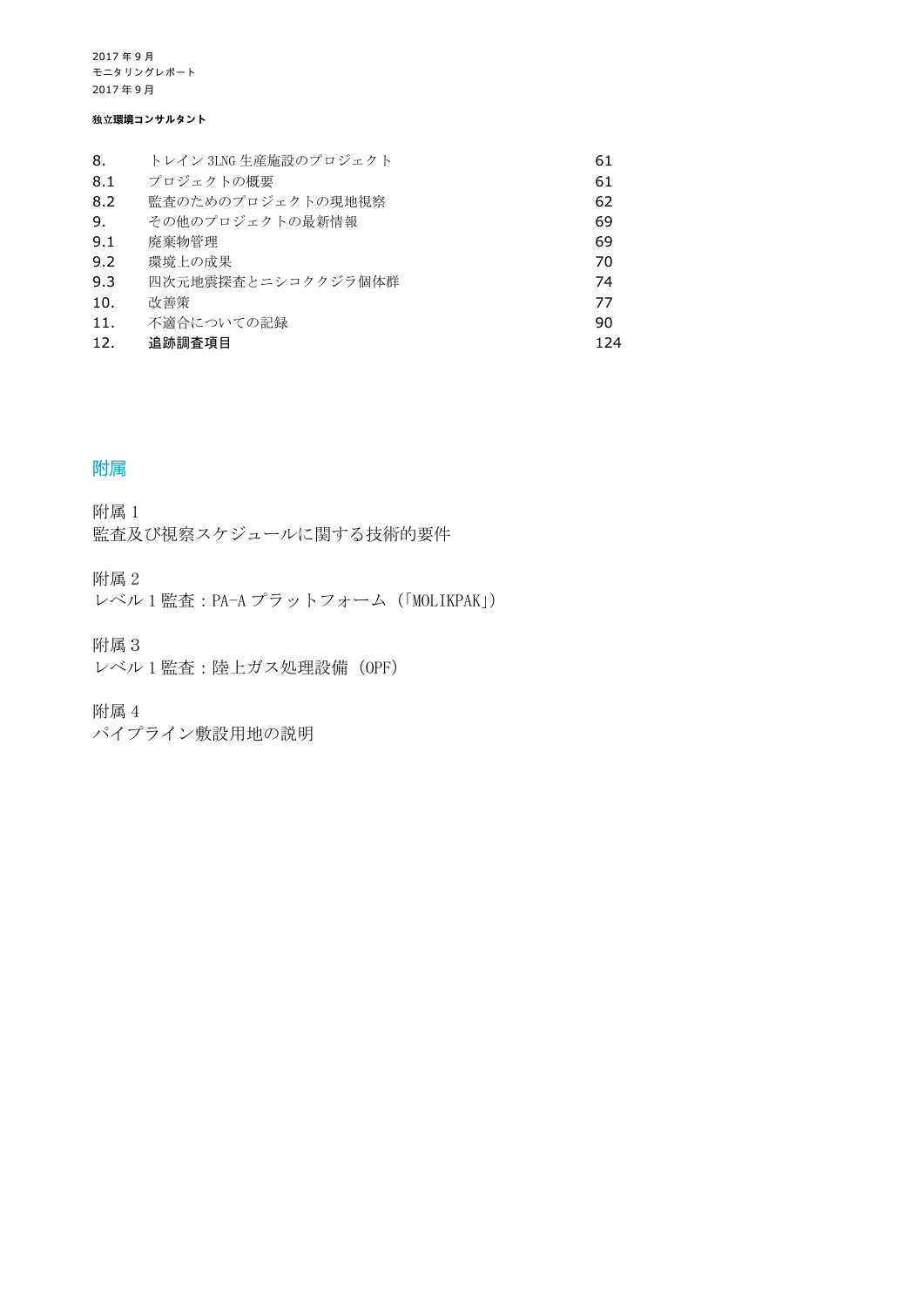独立**環境コンサルタント**

## LIST OF ABBREVIATIONS

| ACM             | Asbestos containing materials                       |  |  |
|-----------------|-----------------------------------------------------|--|--|
| AFFF            | Aqueous film forming foam                           |  |  |
| ACH             | Accidentally contaminated with hydrocarbons         |  |  |
| <b>OST</b>      | Onshore storage tank                                |  |  |
| BAT             | Best available technologies                         |  |  |
| <b>BIC</b>      | <b>Business Integrity Committee</b>                 |  |  |
| <b>BLF</b>      | Beach Landing Facility                              |  |  |
| <b>BOD</b>      | Biological oxygen demand                            |  |  |
| <b>BOP</b>      | <b>Blowout Preventer</b>                            |  |  |
| $BS-2$          | Booster Station # 2                                 |  |  |
| $BS-3$          | Booster Station # 3                                 |  |  |
| $BS-4$          | Booster Station # 4                                 |  |  |
| <b>BVSs</b>     | <b>Block valve stations</b>                         |  |  |
| <b>CAP</b>      | Community Awareness Programme (in social context)   |  |  |
| CAB             | <b>Chemicals Authorisation Bureau</b>               |  |  |
| <b>CAP</b>      | Competence Assurance Process                        |  |  |
| <b>CLE</b>      | Community Liaison Entity                            |  |  |
| <b>CLO</b>      | Community Liaison Officer                           |  |  |
| CO <sub>2</sub> | Carbon dioxide                                      |  |  |
| <b>CCH</b>      | Constantly contaminated with hydrocarbons           |  |  |
| <b>CRI</b>      | Cuttings re-injection well                          |  |  |
| <b>CSR</b>      | Corporate Social Responsibility                     |  |  |
| EA              | <b>External Affairs</b>                             |  |  |
| EBRD            | European Bank for Reconstruction and Development    |  |  |
| <b>ENL</b>      | Exxon Neftegas Limited                              |  |  |
| <b>EPC</b>      | Engineering, Procurement, and Construction          |  |  |
| <b>ESDV</b>     | Emergency shut down valve                           |  |  |
| <b>EHSIA</b>    | Environmental, Health, and Social Impact Assessment |  |  |
| <b>FPIC</b>     | Free, Prior and Informed Consent                    |  |  |
| <b>FWCC</b>     | Federal Waste Classification Catalogue              |  |  |
| GHG             | Greenhouse gas                                      |  |  |
| GIIP            | Good International Industry Practice                |  |  |
| <b>GLMS</b>     | Global Logistics Management System                  |  |  |
| GP              | Grievance Procedure                                 |  |  |
| GRI             | Global Reporting Initiative                         |  |  |
| <b>GRORO</b>    | Russian register of approved waste facilities       |  |  |
| GTT             | Gazprom Transgaz Tomsk LLC                          |  |  |
| <b>HCFC</b>     | Hydrochlorofluorocarbon                             |  |  |
| <b>HDPE</b>     | High-density polyethylene                           |  |  |
| <b>HFC</b>      | Hydrofluorocarbon                                   |  |  |
| <b>HRA</b>      | Health Risk Assessment                              |  |  |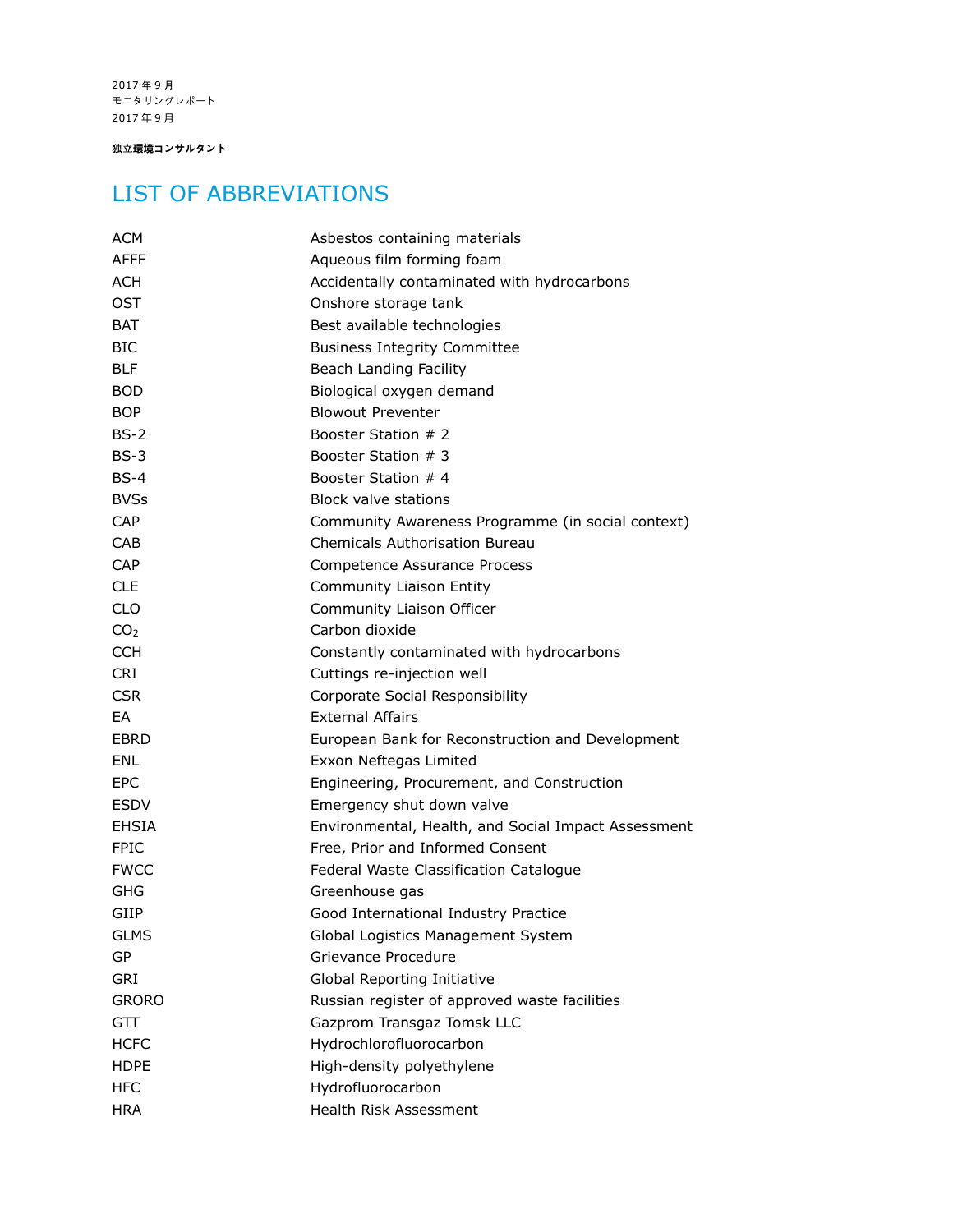#### 独立**環境コンサルタント**

| HSE                  | Health, Safety, and Environment                                                   |  |  |
|----------------------|-----------------------------------------------------------------------------------|--|--|
| HSE & SP Plan        | Health, Safety, Environment, and Social Performance Action Plan                   |  |  |
| <b>HSE MS</b>        | Health, Safety, and Environment Management System                                 |  |  |
| HSE & SP MS          | Health, Safety, Environment, and Social Performance Management System             |  |  |
| <b>HUET</b>          | Helicopter Underwater Escape Training                                             |  |  |
| IBC                  | Intermediate bulk container                                                       |  |  |
| IC                   | <b>Information Centre</b>                                                         |  |  |
| IEC                  | Independent Environmental Consultant                                              |  |  |
|                      | IFC Performance Standards International Finance Corporation Performance Standards |  |  |
| IFC's HSE Guidelines | International Finance Corporation's Guidelines on Health, Safety, and             |  |  |
|                      | Environment                                                                       |  |  |
| <b>SIM</b>           | Sakhalin Indigenous Minorities                                                    |  |  |
| <b>IRP</b>           | <b>Incident Review Panel</b>                                                      |  |  |
| <b>ISO</b>           | International Standardisation Organisation                                        |  |  |
| <b>IUCN</b>          | International Union for Conservation of Nature                                    |  |  |
| JT                   | Joule-Thomson                                                                     |  |  |
| <b>KPA</b>           | Korsakov Permanent Accommodation                                                  |  |  |
| <b>LNG</b>           | Liquefied natural gas                                                             |  |  |
| <b>LSA</b>           | Low specific activity                                                             |  |  |
| <b>LTI</b>           | Lost time injury                                                                  |  |  |
| LUN A                | Lunskoye-A Producing Platform                                                     |  |  |
| <b>MDEA</b>          | Methyldiethanolamine                                                              |  |  |
| <b>MEG</b>           | Mono-ethylene glycol                                                              |  |  |
| MMO                  | Marine Mammal Observer                                                            |  |  |
| MIMP                 | Monitoring and Impact Mitigation Plan                                             |  |  |
| <b>MPC</b>           | Maximum permissible concentrations                                                |  |  |
| <b>MPE</b>           | Maximum Permissible Emission                                                      |  |  |
| Molikpaq             | Molikpaq Platform                                                                 |  |  |
| <b>WSP</b>           | <b>Waste Sorting Plant</b>                                                        |  |  |
| <b>MSDS</b>          | Material Safety Data Sheet                                                        |  |  |
| <b>NORM</b>          | Naturally occurring radioactive materials                                         |  |  |
| NO <sub>x</sub>      | Nitrogen oxides                                                                   |  |  |
| OBM                  | Oil based mud                                                                     |  |  |
| <b>BSS</b>           | <b>Bottom Seismic Stations</b>                                                    |  |  |
| <b>ODS</b>           | Ozone Depleting Substance                                                         |  |  |
| <b>OE</b>            | Operational Excellence Engineer                                                   |  |  |
| OET                  | Oil Export Terminal                                                               |  |  |
| ΟI                   | Opportunity for Improvement                                                       |  |  |
| <b>OGM</b>           | Oil and Gas Module                                                                |  |  |
| <b>OIM</b>           | Offshore Platform Manager                                                         |  |  |
| OPF                  | <b>Onshore Processing Facility</b>                                                |  |  |
| <b>OPFC</b>          | OPF Compression (Project)                                                         |  |  |
| <b>OSRP</b>          | Oil Spill Response plan                                                           |  |  |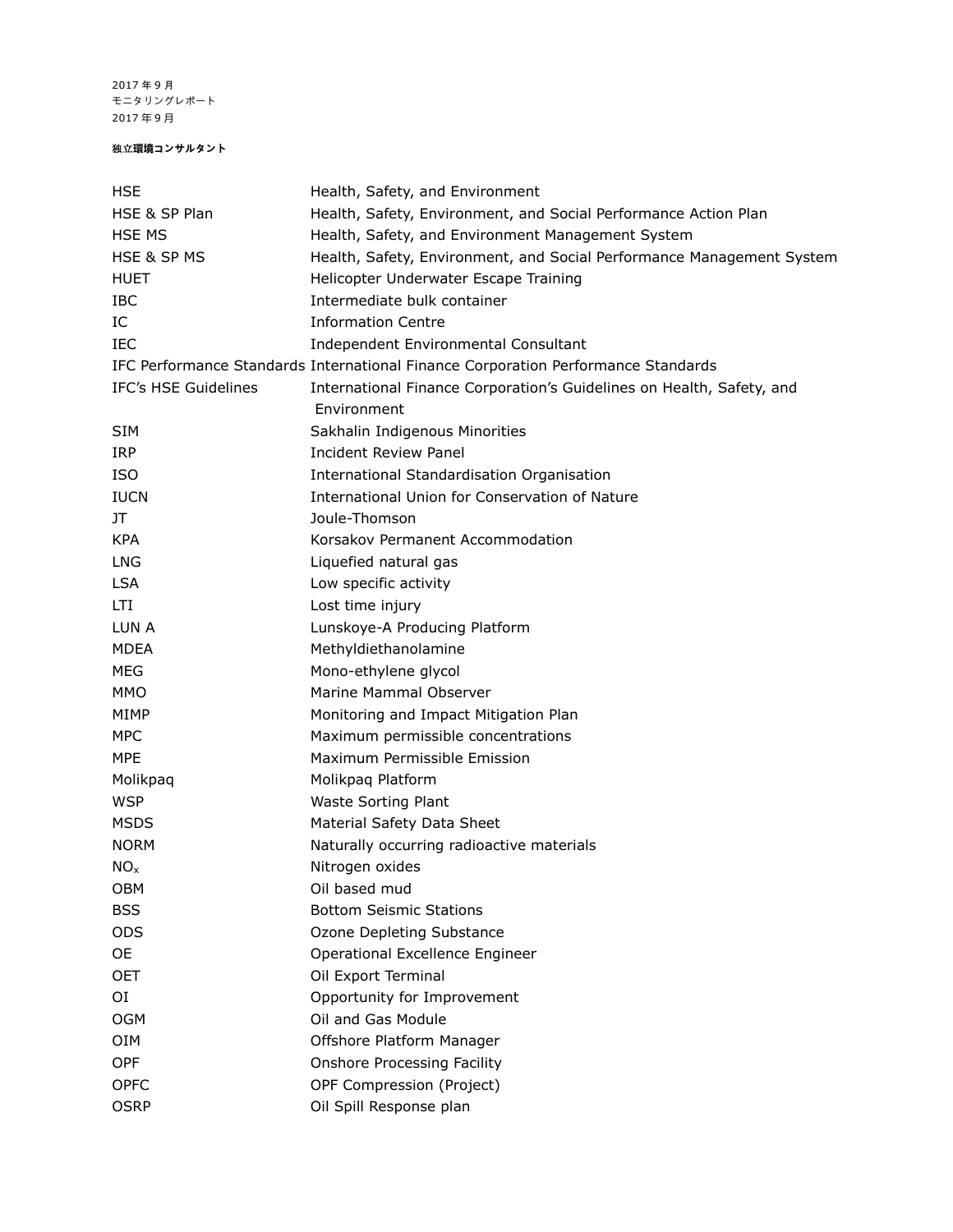#### 独立**環境コンサルタント**

| MOS              | Maritime Operations Supervisor                                                           |  |  |
|------------------|------------------------------------------------------------------------------------------|--|--|
| EIA              | Environmental Impact Assessment (in the Russian legislation and law                      |  |  |
|                  | enforcement practice)                                                                    |  |  |
| PA               | Piltun-Astokhskoye Field                                                                 |  |  |
| PA-A             | Piltun-Astokhskoye-A or Molikpaq (Producing Platform)                                    |  |  |
| PA-B             | Piltun-Astokhskoye-B (Producing Platform)                                                |  |  |
| <b>PCB</b>       | Polychlorinated biphenyl                                                                 |  |  |
| <b>PCDP</b>      | Public Consultation and Disclosure Plan                                                  |  |  |
| <b>PCDR</b>      | Public Consultation and Disclosure Report                                                |  |  |
| <b>PGM</b>       | Power generation module                                                                  |  |  |
| SI               | Solid impurities                                                                         |  |  |
| <b>PMD</b>       | Pipeline Maintenance Depot                                                               |  |  |
| PPE              | Personal protective equipment                                                            |  |  |
| <b>PTW</b>       | Permit to Work                                                                           |  |  |
| Ramboll Environ  | Ramboll Environ UK Ltd.                                                                  |  |  |
| RE               | Ramboll Environ UK Ltd.                                                                  |  |  |
| RF               | Russian Federation                                                                       |  |  |
| <b>ROW</b>       | Right of Way                                                                             |  |  |
| Rosprirodnadzor  | Federal Service for Supervision of Natural Resources                                     |  |  |
| Rostekhnadzor    | Federal Service for Environmental, Technological, and Nuclear Supervision                |  |  |
| Sakhalin Energy  | Sakhalin Energy Investment Company Ltd.                                                  |  |  |
| SD               | Sustainable development                                                                  |  |  |
| <b>SDW</b>       | Solid domestic waste                                                                     |  |  |
| SI               | Social Investment                                                                        |  |  |
| Development Plan | Sakhalin Indigenous Minorities Development Plan                                          |  |  |
| SA               | Simultaneous operations                                                                  |  |  |
| SP               | Social Performance                                                                       |  |  |
| <b>SPZ</b>       | Sanitary Protection Zone                                                                 |  |  |
| <b>STP</b>       | Sewage Treatment Plant                                                                   |  |  |
| PETM             | Project engineering and technical maintenance services                                   |  |  |
| TSS              | Total suspended solids (in the context of waste water)                                   |  |  |
| <b>UAV</b>       | Unmanned aerial vehicles                                                                 |  |  |
| WCC's            | <b>Work Control Certificates</b>                                                         |  |  |
| <b>WM</b>        | <b>Waterflood Module</b>                                                                 |  |  |
| <b>WGWP</b>      | Western Gray Whale Population                                                            |  |  |
| <b>WGWAP</b>     | Western Gray Whale Advisory Panel                                                        |  |  |
| WHRU             | Waste Heat Recovery Unit                                                                 |  |  |
| <b>YTD</b>       | Year-to-date                                                                             |  |  |
| ZPGS             | ZapolarPromGrajdanStoy, OPF Compression Project contractor under Early<br>Works Contract |  |  |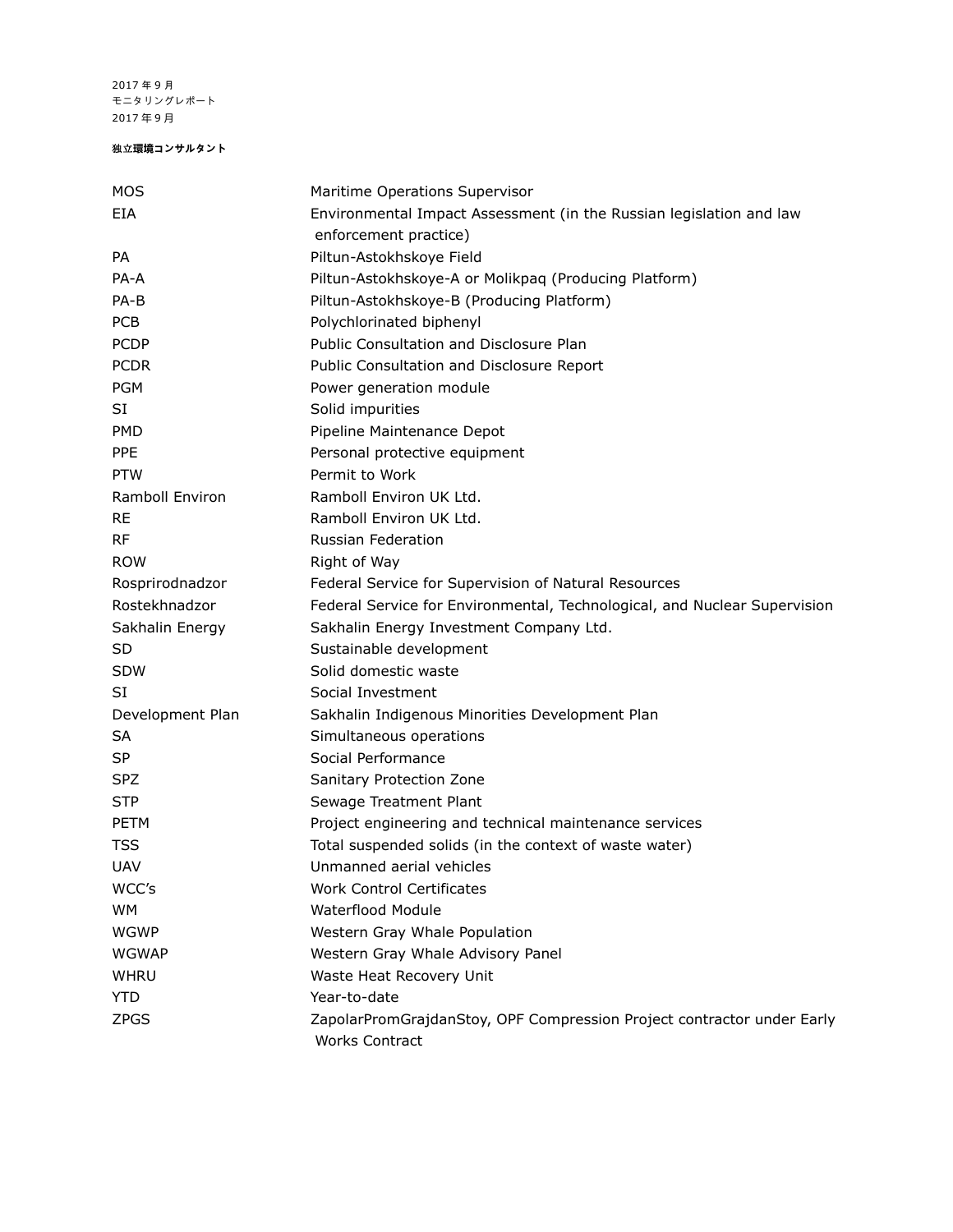#### 独立**環境コンサルタント**

### 要約

Ramboll Environ UK Limited (Ramboll Environ) は、サハリンⅡプロジェクト/フェーズ2 (以下、「プ ロジェクト」)のシニア・レンダー代理として活動する独立系環境コンサルタント(Independent, Environment Consultant, IEC)である。契約上の委託事項に従い、Ramboll Environは年次プロジェクト現地視察とプロジェク ト施設における隔年監査を実施している。

本レポートには、Ramboll Environ がを 2017 年 9 月 11 日から 9 月 18 日の日程で実施した、年次プロジェクト現地 視察及び監査の集計データと下記の点を含む。

プロジェクトモニタリング:

- 環境モニタリング:
	- パイプライン敷設用地(RoW)
	- プリゴロドノエ生産複合施設内の液化天然ガス(LNG)プラント
	- ノグリキ廃棄物処埋用地
	- 陸上ガス処理施設(OPF)コンプレッサー増設プロジェクト
	- トレイン 3LNG 生産施設用地
- 地域社会への対応モニタリング :
	- 地域社会への対応の概要及び結果
	- 住民との対話と情報開示
	- 開発プロジェクトの社会的側面(陸上ガス処理施設(OPF)コンプレッサー増設プロジェクト及びトレイン 3LNG 生産施設)
	- 日本の利害関係者及び「ストロイテリ」ダーチャ協同組合を含む露側利害関係者の関与
	- 社会投資プログラム
	- サハリン先住少数民族開発計画(SIMDP )の実現
	- 地域コミュニティにおける苦情対応
- その他のプロジェクト最新情報:
	- 環境上の成果
	- 廃棄物管理
	- 四次元地震探査とニシコククジラ個体群

レベル 1 監査:

このモニタリングレポートの附属書 2 および附属書 3 には、陸上ガス処理施設 (OPF) とピルトン-アストフスコエ-A」(PA-A)の現地視察と同時に実施したしたレベル 1 監査(HSE 計画および BoD「HSE 問題の品質管理基準のレビュ ー」により定義されている)の結果が含まれている。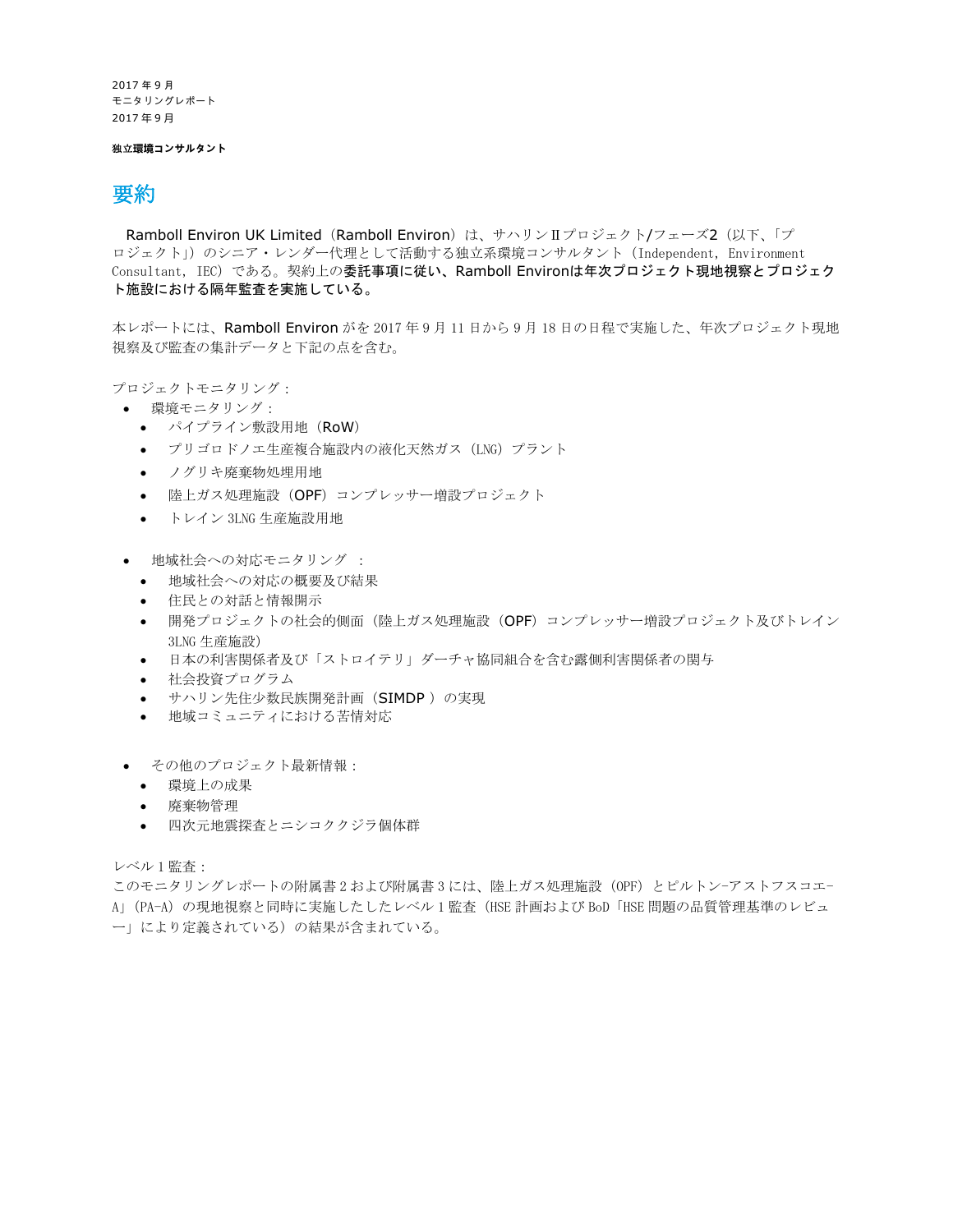#### 独立**環境コンサルタント**

本レポートでは現地視察の調査結果として以下を報告する。

#### パイプライン敷設用地のモニタリング

2017 年 9 月のパイプライン敷設用地視察の目的は、河川の横断部分、カテゴリ 1-3 の修復地点、再植生や浸食対策 を行う特定の地点に焦点をあてた視察を行いつつ、パイプライン敷設用地の状態を総合的に確認することであった。  $\mathcal{M}$ イプライン敷設用地の視察に加え、今回はブースターステーション(送ガス設備基地 / Booster Station-3 & 4)設置予定地、及び既存のブースターステーション(送ガス設備基地 / Booster Station-2)の環境検査を実施し た。

パイプライン敷設用地の再植生については、河川侵食や土砂崩れなどの危険性の高い問題に特に注意を払うととも に、サハリンエナジーの積極的な貢献と関与により、年毎改善されている。視察中、Ramboll Environ の代表は 5 箇 所の河川横断部分を視察、同地点の護岸石が良好な状態であることが観察出来た。石の間に植生が現れており、安定 と川岸の外観の改善に役立つと考えられる。

概して、パイプライン敷設用地の植生の「自然性」は低く、複数の地点でパイプライン敷設用地の植物群落と直接隣 接する植生群との間に比較的大きな差があることが観察された。LUN-A プラットフォームの陸橋支点付近の砂質土壌 や砂丘での 1〜2 つの技術的に困難な地点では、植生はまだ回復していない。これらの小規模な地域では、再植生の 特別な対策を要する可能性がある。

パイプライン敷設用地の樹**木の再生については**サハリンエナジーは安定した水準を保っている。しかし今後も本件は 継続的な課題であり、IEC により引き続き調査項目とされるべきである。

#### LNG 生産施設のモニタリング

Ramboll Environon は、工業用油脂および化学品の保管及び処理、廃棄物管理、排水処理、大気及び地下水モニタリ ング、エネルギー効率に焦点を当て、LNG 生産施設(プラント)を現地視察した。主な調査結果は以下に記す。

- 工業用油脂や化学品の保管は、概して最高基準を満たしており、ドラム缶や他の容器からの流出防止のため の二次格納手段に関しては複数の改善点が確認された。
- 施設全体における廃棄物管理も高い基準を満たしており、廃棄物保管の場所、ラベル付け、区分けに関して 問題は検出されず。
- 汚水処理施設(Sewage Treatment Plant, STP)から旧型の BR-200 汚水処理施設を繋ぐ仮置きの地上ホース の複数部分が交換されており(前回の IEC による現地視察時、交換の必要性が確認された)、現時点では全 体的に良好な状態であることが認識された。既存の STP、BR-200 汚水処理施設及び周囲の未使用建物は、 トレイン 3LNG 生産施設建設の枠組みの中で、2020 年頃にはより大型の STP に置き換えられる予定である。
- LNG 生産施設では CO2 排出量削減を目指し、エネルギー効率化に取り組む活動を開始している。2018 年には 複数の軽微な改良点の積み重ねにより、フレアの削減に繋がっており、今後はガスタービンの最適化に焦点 が当てられる見込みである。

#### ノグリキの廃棄物処理埋立地のモニタリング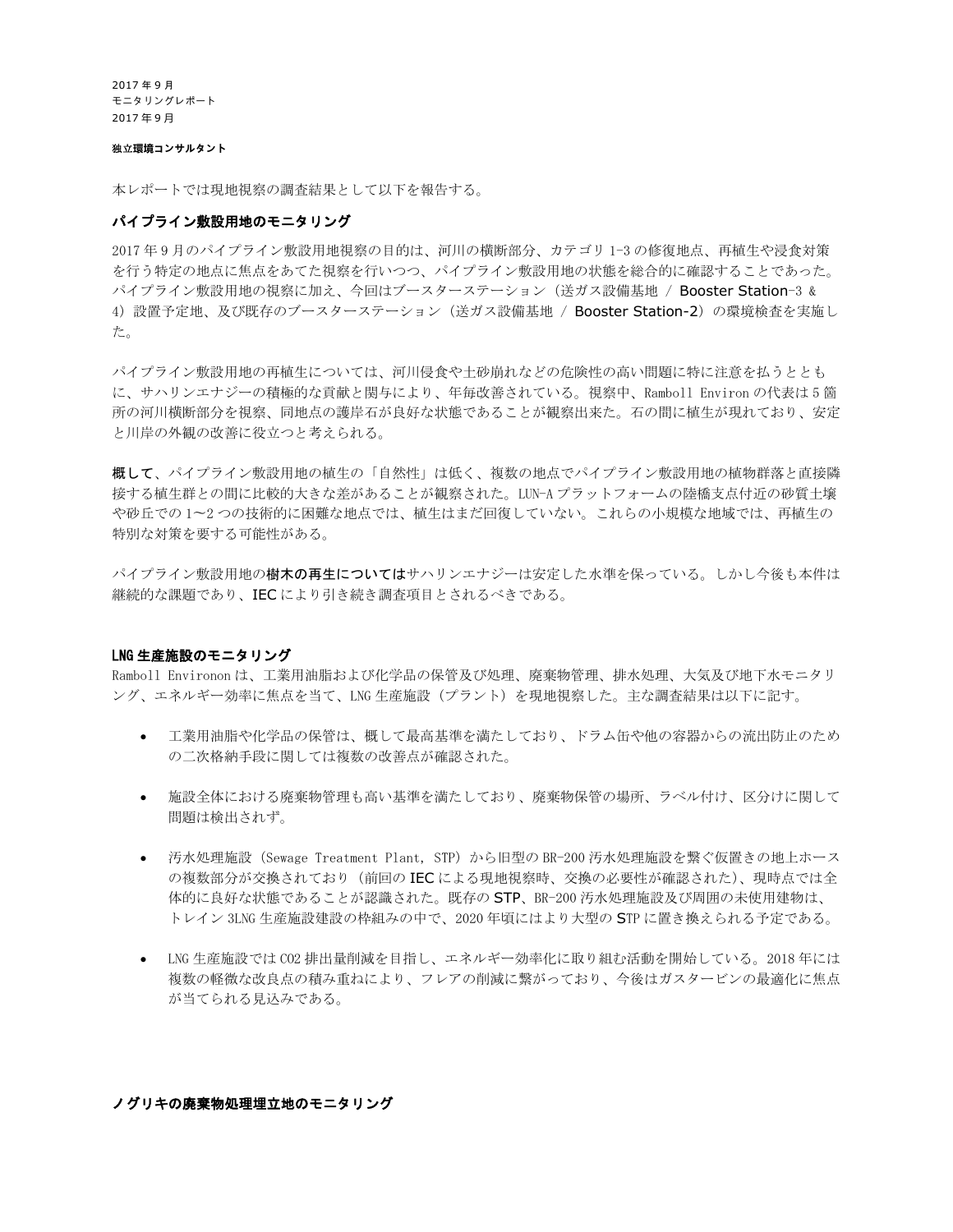#### 独立**環境コンサルタント**

Ramboll Environon 社はサハリン島の北東部、ノグリキの南東約 2km に位置する非有害廃棄物処理場を視察した。サ ハリンエナジーが使用する 3 つの埋立地の 1 つであるノグリキの廃棄物処理埋立地は、第三者機関が管理している。 ノグリキの廃棄物処理埋立地への廃棄物は、OPF および島の北部のパイプライン保守基地(Pipeline Maintenance Depots, PMD)から運ばれる。

この施設は、関連する浸出液貯蔵池を備えた 3 つの作業セクションが含まれ、そのうちの 1 つはサハリンエナジー廃 棄物(サハリンエナジーセクション)用である。ノグリキの地方自治体の廃棄物及び Exxon Neftegaz Ltd. (ENL) の廃棄物処分には、他の 2 つのセクションが使用されている。

「Ramboll Environ」の代表は、他の 2 つのセクションと比較し、サハリンエナジーセクションと貯蔵池に明らかに 高い管理基準が適用されていることを確認した。サハリンエナジーセクションの廃棄物は定期的に圧縮され、砂にて 覆われており、貯蔵池からは瓦礫が除去され、同水位はモニタリングされている。オイルドラムからの漏出を防ぐた めの二次的格納や砂にて覆う頻度を増やすなどの改善の余地があるが、現在使用されている管理基準は、2014 年の 視察時に Ramboll Environ が確認したものより改善している。

同視察時には、以下 2 点の重要な改善が進行中であった。

- 大型の計量台の設置。処分される廃棄物の量および関連する活動について、より正確なデータがサハリンエ ナジーに送られる予定。
- 地方自治体、サハリンエナジー、ENL から回収される混合無害廃棄物処理分の受け取り、検査、分類、処 理、圧縮のために使用される廃棄物選別プラント (Materials Recovery Facility, MRF) の設置。MRF は 当初 2017 年末までに稼動見込みであった。

#### 社会活動のモニタリング

IEC はサハリンエナジー社の運営が HSESAP を遵守しているか、また同社が適用法および国際基準に完全に準拠 しているかを検証するため、年次でサハリンエナジーの社会貢献活動モニタリングを実施している。前回の現地視察 と同様に、2017 年 9 月の現地視察では、同社が擁する社会貢献活動の専門家の下、同社の社会貢献活動を支援する すべての取り組みとツールが効果的に機能していることが確認された。そのため、本レポートでは主に昨今の改善に 向けた施策・機会を紹介する。

- 同社従業員及び請負業者には社会的貢献活動に係る研修を継続的に提供している。2017 年 9 月現在、同社 従業員(23 名)向けに 8 回の研修、請負業者(764 名)向けには 34 回の研修が実施された。
- 同社の保有する情報センターは引き続き地域住民に使用されている。2016 年では 2,763 人の訪問者が登録 され、2017 年 1 月から 6 月までの訪問者数は 2,502 人であった。世論調査では、情報センター訪問者の 100%がセンターの働きについて積極的評価をしていることが確認された。Ramboll Environ 社は、情報セ ンターを通じて収集された情報を最大限に活用する方法に関して追加提案を行った。
- 2017 年には 13 地域で地域コミュニティーとの年次会議を開催、106 人が参加した。
- 2017 年 2 月、コルサコフでトレイン 3LNG 生産施設の建設に特化した広報担当者(Community Liaison Organisation, CLO)の事務所を開設した。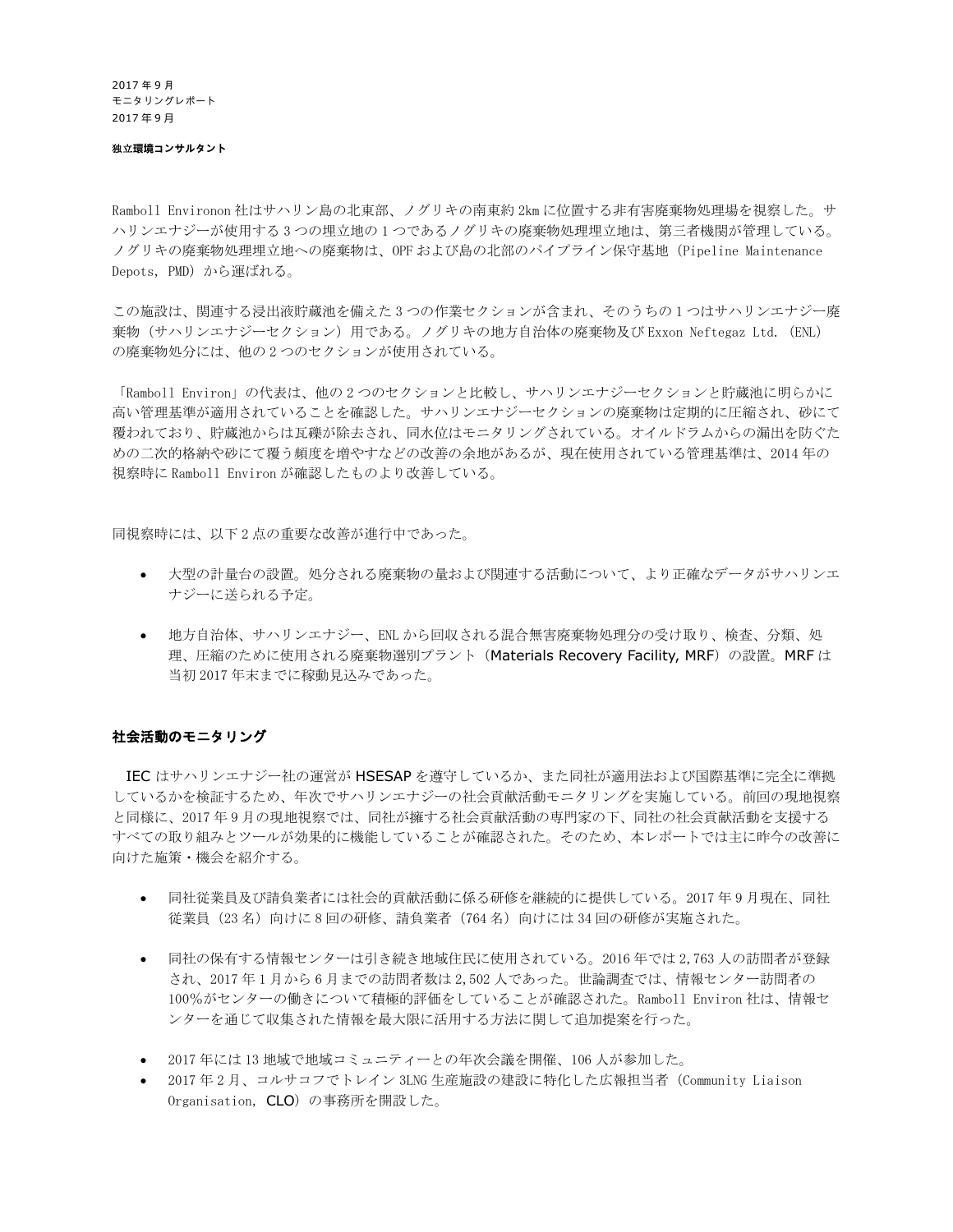#### 独立**環境コンサルタント**

• 同社は確立された苦情処理手順の遵守を継続している。2016 年から 2017 年にかけて、苦情処理手順に関す る社内外での情報周知を目的とし、同手順に係るキャンペーンを実施した。

#### プロジェクト開発に於ける社会的側面

2つの主要な新規プロジェクト (陸上ガス処理施設 (OPF) コンプレッサー増設プロジェクトとトレイン 3 LNG 生産 施設の建設)の社会的側面については以下の通り。

- 3系列 (トレイン 3) プロジェクトに対する利害関係者の関与および開示プロセスに関する明確かつ詳細な 戦略はない様に見受けられ、国際金融公社(IFC)パフォーマンス基準1によって必要とされる情報を含む 一般に入手可能な資料は存在しない。Ramboll Environ は、プロジェクトのいくつかの詳細は現在不明であ り、持続可能な開発に関する年次報告書にプロジェクトについての簡単な言及があるのみと認識している。 利害関係者への関与と情報開示に対する現在のアプローチは十分であるとは言えず、適用される同社基準及 び責務に合致しない。
- 9月の現地視察では、トレイン 3LNG 生産施設の建設プロジェクトに就き、ダーチャ協同組合「ストロイテ リ」が提起した問題が表面化する可能性を確認した。2016 年から 2017 年の間に、サハリンエナジーは様々 な形で「ストロイテリ」との対話を継続した。Ramboll Environ は、ダーチャの所有者とサハリンエナジー の緊密な対話・協力を継続する必要性を指摘した。特にトレイン 3LNG 生産施設の建設プロジェクトが進め られる場合には、「ストロイテリ」への潜在的な影響を慎重に検討し、何らかの悪影響が認められる場合に は効果的な対策を提案すべきである。

#### 陸上ガス処理施 OPF コンプレッサー増設プロジェクトモニタリング

現地視察の一環として、Ramboll Environ の代表が、OPF 近くのサハリン沖の東海岸中央部に位置する OPF BCS のプ ロジェクトサイトを視察した。この視察には、OPF DSC の建設現場の検査、陸上の機材一時保管区域の検査、水処理 および下水処理場、土壌および泥炭貯蔵場、発電機、有害物質貯蔵場所、廃棄物貯蔵場所および提案されている一時 停泊施設を含む。

OPF コンプレッサー増設のプロジェクトの初期作業は、2017 年末までに完了する予定である。2014 年 9 月、サハリ ンエナジーは、「ペトロファク」社と OPF コンプレッサー増設建設の契約に調印した。ペトロファクは 2017 年の第 4 四半期に動員し、2022 年に建設を完了することが期待されている。

ペトロファクは、重要な建設段階の環境管理計画及び手順のリストを作成し、2017 年 12 月に予定される事前動員審 査中にサハリンエナジーが同リストを確認予定。監査時、ペトロファクが建設中、騒音対策、環境管理、報告手順、 再植生、苦情対策、従業員の宿泊施設規準にどう対応するか、また環境管理計画の環境問題が以下に対処されるか、 といった明確化されていない点に就き、Ramboll Environ はサハリンエナジー社にペトロファクへ説明・対応を要求 すべきと提案。、また環境リスク(役割や事故発生時の責任の所在他)を管理するため、ZPGS とペトロファクが OPF コンプレッサー増設の建設現場で同時に作業にあたる際に、同時作業 (Simultaneous Operations, SIMOPS) 時の作 業手順等を策定する必要がある。

工業用油脂や工業用化学品は OPF コンプレッサー増設の建設現場近くに安全貯蔵されているも、二次的格納手段や MSDS 欠如に関する改善の余地が認められる。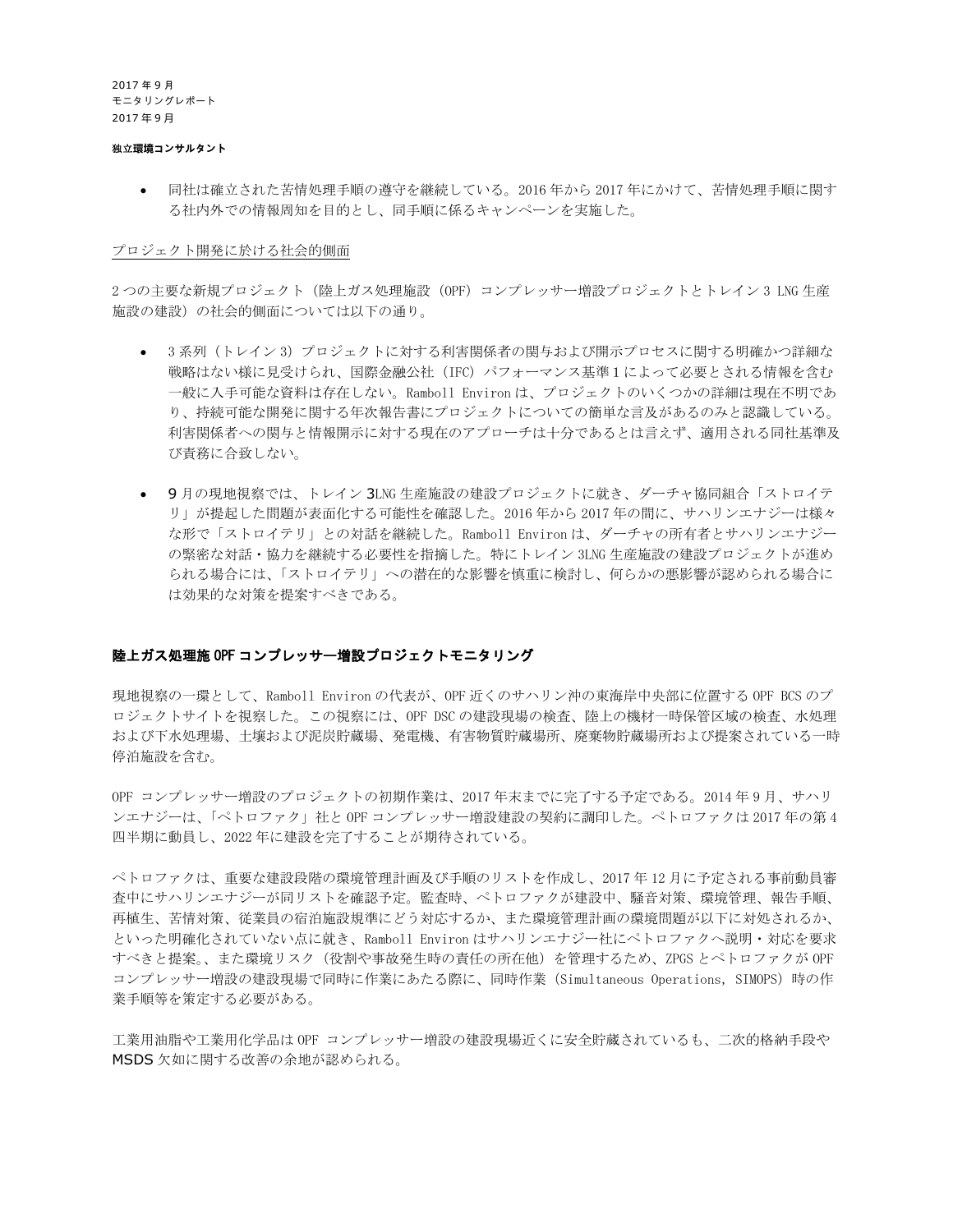#### 独立**環境コンサルタント**

建設現場から採取された土壌及び泥炭は、国際金融公社 (IFC) パフォーマンス基準 6 で定義されている「自然生息 地」地域に貯蔵された。Ramboll Environ は、土壌および泥炭の貯蔵に関連する潜在的な複数の問題点を特定してい る。

- 泥炭貯留地の自然生息地の喪失については、EHSIA 内で検討されていないようである。この点はプロジェク ト包括生物多様性計画 (BAP) で考慮され、自然生息地の純損失がないことを国際金融公社 (IFC) パフォー マンス基準 6 の要件に従って評価することが推奨される。
- 一定期間泥炭を貯蔵する場合、一定の湿度を保った環境、または空気との接触を避けつつ腐食の好気性分解 を防ぐ方法で管理・保管するが必要がある。現在のシャフトと排水路の使用状況は、乾燥および分解を引き 起こす可能性がある。
- 堀削土が建設区域外にも保管されており、左記は許容された習慣なるも、本来避けることが可能である生息 地への更なる被害が発生する可能性が考えられる。

既存の被害地域は 2020 年の建設が完了した時点で修復されるべきであると報告されている。Ramboll Environ は、 早期に取り組んだ場合にはより効果的且つ簡単な自然生息地の修復が期待できると勧告する。

視察中に試験された排水システムと雨水排出口は、国際的な業界の最高の実務基準(GIIP)を満たしていない。運用 中の OPF 現場で採用されている基準と同等の基準に従って雨水流出溝が設置されること、及び沈降・浸食を管理する 手段が含まれることを同社は確保すべきと考える。

#### トレイン3LNG 生産施設

サハリンエナジーは、第三者より購入する原料ガス(購入先は未確定)を使用するトレイン 3LNG 生産施設の建設予 定しており、同プロジェクトでは、2 基の新設ガスブースターステーション、第三系列液化設備、追加 LNG タンク、 第2系列の補助係留システム(発電モジュール、冷却設備など)を追加することが計画される。トレイン 3LNG 生産 施設は、プリゴロドノエ生産複合施設の既存の敷地内に配置されるため、大規模な早期作業は必要とされない。トレ イン 3LNG 生産施設の建設用の EIA は、IFC の業務基準に従って開発される。この点は Ramboll Environ による複数 のレビューを行っており、確立された手順に従い、検証結果を債権者(レンダー)に提供する。EIA の公開協議と最 終決定は 2018 年に予定されている。

当社は以下の主要な環境リスクと社会的リスクを特定した。

- 桟橋の建設 海上事業管理方法とその影響。
- 廃棄物管理 適切な廃棄物処理施設と手順。
- 周辺住民との関係性
- 上流施設(ブースターステーション他)改修に係る生態学的側面 用地取得、保護種に指定される可能性 のある生物、荒廃地域の復旧。

新設のブースターステーション 3 (BS-3) の建築予定地の視察時に、Ramboll Environ の代表は、森林に通した新し い通路や同用地用に伐採された森林部を確認した。車両輸送やその他の林業活動により、複数地帯で草木は取り除か れており、地面が露になっている部分もある。BS-3 の建設予定地は、比較的急な斜面に位置しており、すでに土壌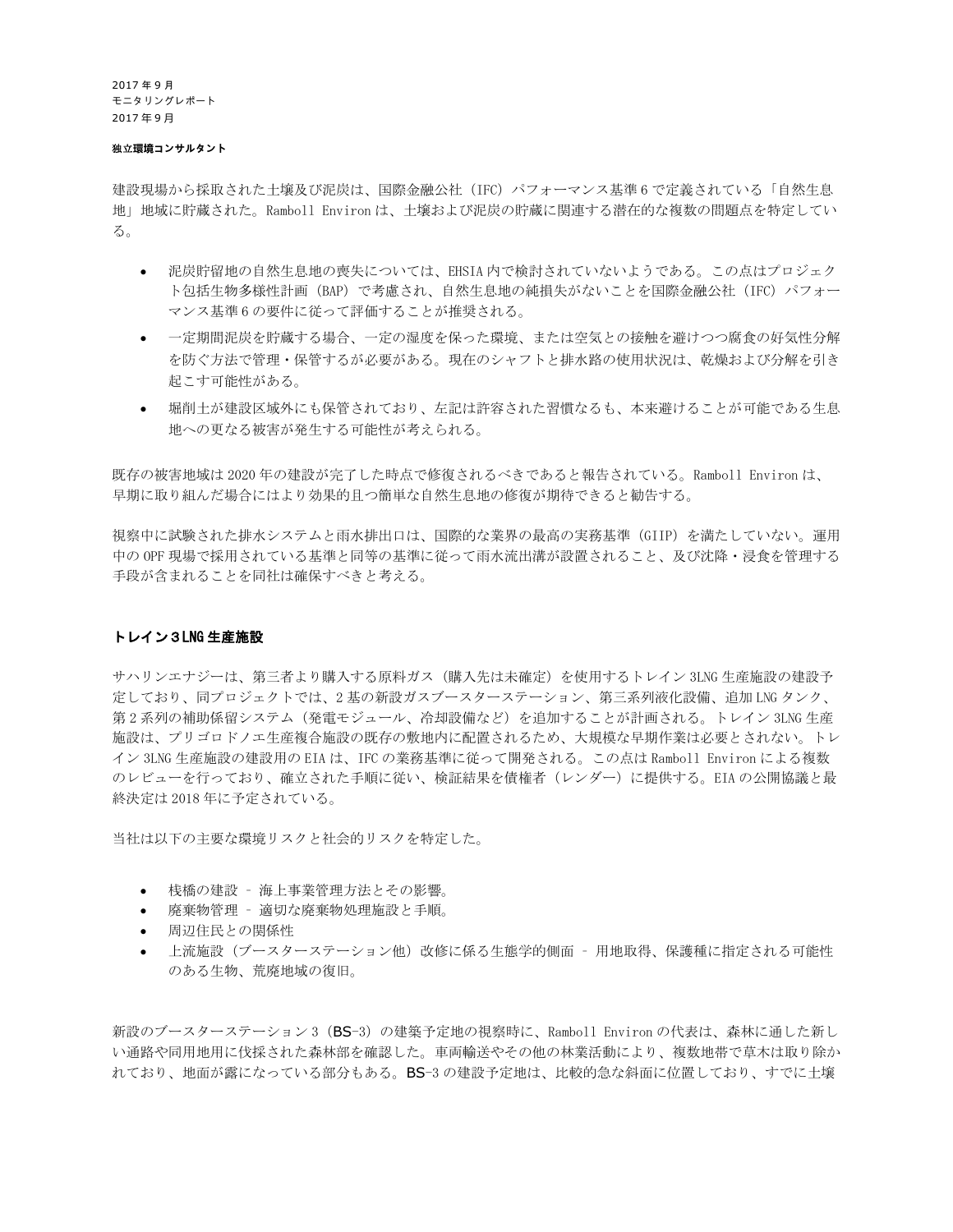#### 独立**環境コンサルタント**

浸食の兆候がみられる。確実なモニタリングおよび管理計画が立てられない限り、降雨は近隣に残る森林および水路 に重大なリスクをもたらすと、我々は結論づける。

ブースターステーション 4 (BS -4) 用地も同じく最近伐採されるも、BS-3 と比較した場合林業活動中の被害は少 なく、下草は比較的そのまま残っている。然しながら、建設期間中の土壌侵食と降雨は大きなリスクであることを認 識すべきだろう。

生物多様性に関する Ramboll Environon の専門家がアニワ湾を視察し、EIA プロジェクトに記載されている基本条件 について知見を得た。LNG 生産施設近くに位置する岩石の多い海岸線と小さなメリア湖は、渡り鳥や冬鳥のグレープ フル、アヒルの種を含む多くの種にとって重要な生息地である。Ramboll Environ は、岩場の大部分、新しい LNG 桟 橋、既存の桟橋の殆どをモニタリングプログラムの一部として、外来侵入種の兆候について監視することを推奨す る。海岸線は地域住民も頻繁に利用しており、トレイン 3 プロジェクトの EIA には、生態系サービスの地域受益者を 含むことが重要である。

#### プロジェクトの進捗状況に関する情報

#### 廃棄物管理

Ramboll Environ は、コルサコフ埋立施設の不十分な処分能力、及びスミルヌィフとノグリキの埋立地使用を停止さ せた法的規制が重要な問題であると債権者(レンダー)に報告している。今回の現地視察中、サハリンエナジーは短 期・長期夫々の廃棄物管理戦略に係る最新情報を提供した。

- 現在、サハリンエナジーはクラス 5 の無害廃棄物を少量 (週 20m3) 処分するためにコルサコフの埋立処分 場を使用している。島の中部および南部にあるサハリンエナジー施設で発生する廃棄物処理に、ロシア内陸 のナホトカ市の埋立地が利用されている。パイプライン保守基地 (PMD) 及び陸上ガス処理施設 (OPF) か らの廃棄物はノグリキ廃棄物処理場を使用。廃油を含む廃棄物クラス 1-3 (有害物)は、依然として本土に て処分されている。
- サハリンエナジーの廃棄物の最小化イニシアチブにより、2013 年の 3,605 トンから 2016 年の 1,629 トン (掘削廃棄物を除く)まで埋立処分量が削減された。
- サハリンエナジーの現在の長期的な廃棄物管理戦略は、州政府による追加の処理施設及び現施設の改修に係 る投資に依拠している。サハリンエナジーは新設埋立地の建設を計画しておらず、本土にある埋立地への廃 棄物の輸出は一時的な選択肢と考えられている。Ramboll Environ は、これまで州政府による新設の埋立地 建設が遅延してきた事実を持って、今後の建設状況をサハリンエナジーが厳重に監視する必要があると指摘 している。
- 陸上ガス処理施設(OPF)コンプレッサー増設計画には建設期間中に発生する廃棄物の焼却も含まれる。サ ハリンエナジーは、長期運転の段階で廃棄物焼却プラントを継続利用する可能性を模索している。

我々の理解では、サハリンエナジーは南部にて廃棄物焼却プラントを自社で開発・運営する可能性を検討したが、承 認段階でのリスク軽減を目的に、同計画は第 3 系列 LNG 生産施設建設から除外された。Ramboll Environment は、特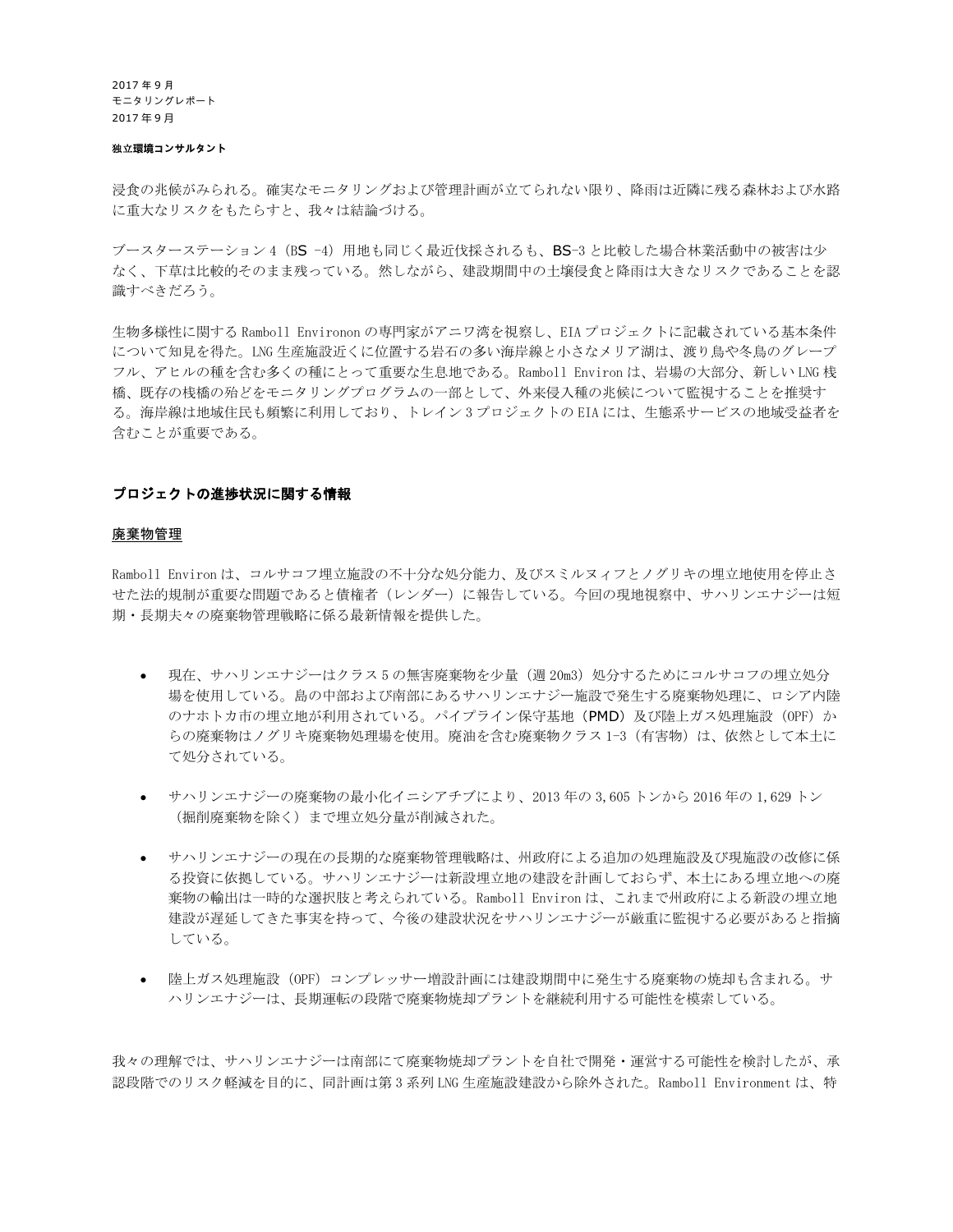#### 独立**環境コンサルタント**

に外部施設の設備に依存しており、埋立用地のが縮小するリスクがある島の南部で、サハリンエナジーが焼却炉を自 社保有する価値を強調している。

#### 環境上成果

- HSE: サハリンエナジーは、2016年に人災防止と漏洩防止を目的とした「ゴールゼロ」という新しい HSE 目標を設定した。その目標とは、リーダーシップとスタッフの関与、スタッフ、生産過程の危険性、HSE における危険要因及びその管理という 4 つの戦略によって実現されている。サハリンエナジーは、「ゴール ゼロ」プログラムの4つの戦略を考慮し構成された 2017 年の HSE 評価基準(スコアカード)の目標を現時 点では達成している。
- フレア:サハリンエナジーは、ガスの連続的なフレアや放出を防ぐべく対応している(HSE と BoD、0000-S-90-04-O-0257-00-E の「排出基準の比較分析」)。PA-A および PA-B プラットフォームにおける関連ガス利用 の指標は、2017 年に月毎の目標の 95%を安定して上回っており、サハリンエナジーが提供するデータで は、2011 年からの可燃性ガスの年間削減量を示している。
- 汚水処理:IEC の過去のモニタリングレポートでは、ブースターステーション 2(BS -2)、パイプライン保 守基地(PMD)ユジノサハリンスク(Zima)、コルサコフの従業員居住施設等の複数の同社陸上 STP からの汚 水排出に関わるコンプライアンス問題を報告した。サハリンエナジーは、許可の遵守を確保すべく、複数の 具体的な活動計画を実施している。
- 土壌への排出:処理水の土壌への排水に係る許認可取得(2012年9月に最初に記載)は依然として対応中 であり、サハリンエナジーは同社の陸上施設での処理水排出の許認可を有していない。サハリンエナジー は、土壌への排水ではなく、水域への排出等の方策も検討している。 Ramboll Environ は引き続きこの問 題を監視する。

#### 四次元地震探査とニシコククジラ個体群

2018 年の四次元地震探査計画が策定中である。探査期間中には、プラットフォーム近くにおけるデータの収集を高 利的に行うために、反射法地震探査システムと海底地震観測所(BSS)による複合的な収集方法が提案されてい る。ENL との同時操作はないと予想される。2018 年の EIA の承認は 4 月に予定されており、2018 年 5 月に承認が完 了し、2018 年 6 月~7 月に探査が予定されている。サハリンエナジーはニシコククジラ専門委員会(WGWAP)と積極 的に協力している。 現在、騒音の影響に関連する多くの問題についての研究においても、WGWAP タスクフォースと 緊密に協力している。

2018 年の地震探査の MCSP は、2015 年度の計画に基づいており、WGWAP の成果を考慮に入れる。IUCN は、モニタリン グ及び影響軽減計画(MIMP)の実施を監査する独立したオブザーバーを任命する。さらに、サハリンエナジーは、 海洋哺乳類への影響を減らすために、海洋環境アドバイザーの機能を果たすチーフマネージャーを任命する予定であ る。Ramboll Environment は、策定された手順に従って、地震探査に関する経営陣の評価および管理措置に関して、 レンダー側に追加の分析的コメントを提供する。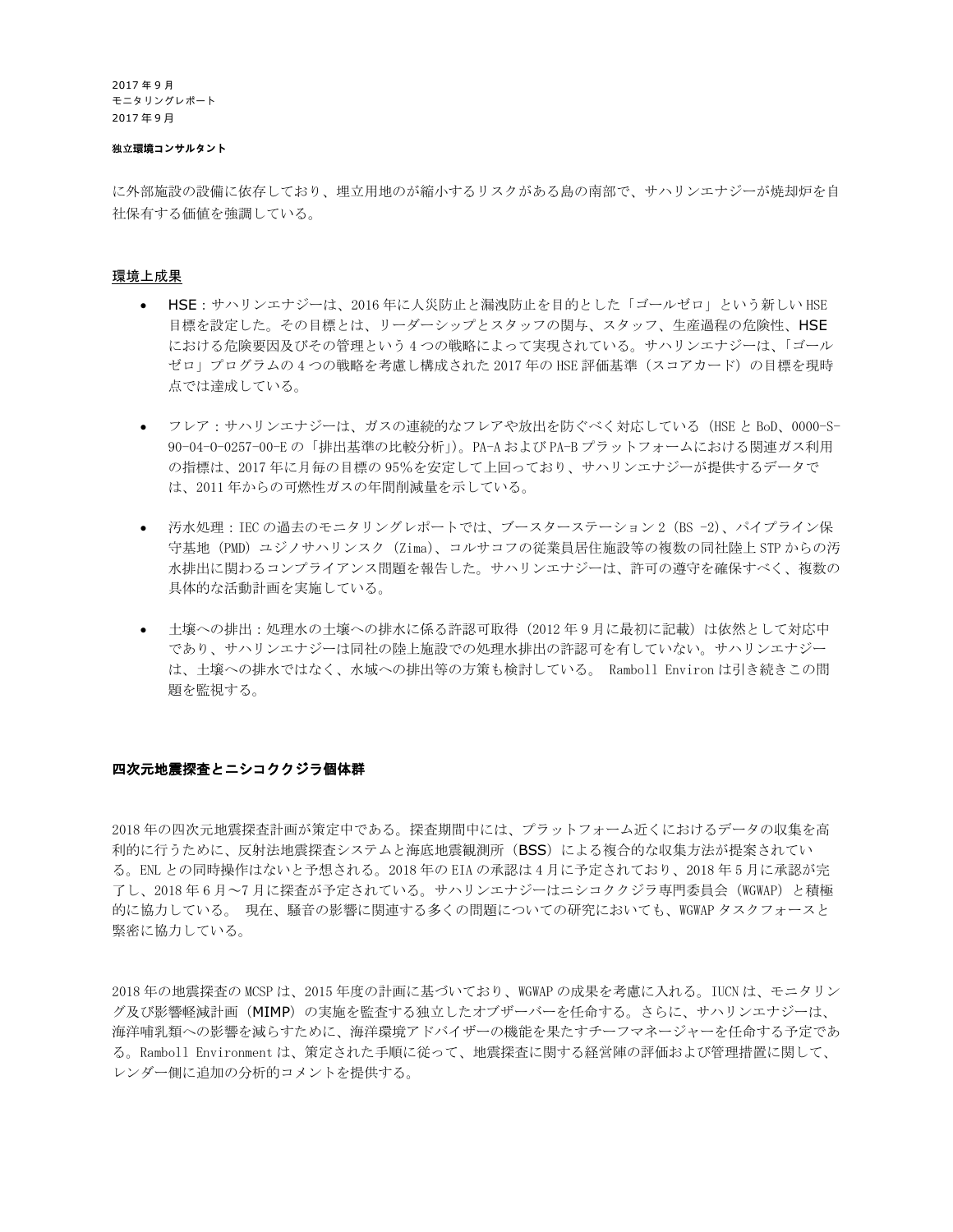独立**環境コンサルタント**

#### PA-A プラットフォームの監査

Ramboll Environment は、概して PA-A プラットフォームの環境指標が高いレベルにあり、プラットフォーム上での 管理、プラットフォームスタッフおよび操作方法が HSE に係る強い社内文化を反映していると結論付ける。力強いリ ーダーシップが OIM と管理チームから見て取れ、HSE に対する責任を全員が共有しており、高い倫理感を保持して おり継続的な改善に向けて取り組んでいることが明確に読み取れる。

その他の肯定的な観察:

- ○「パーソナルプレゼンス」プログラム(幹部がプラットフォーム上で最小的に 2 時間を過ごし、プラットフ ォームと従業員を観察・監視することを推奨するもの)は、適切なレベルで実施されている。また HSE に関 する重要な考察が発見され、毎日行なわれる部門責任者の会議で対策が講じらる。
- 掘削装置の再建中及び最近のメンテナンス作業中でも、施設の維持管理基準は高い。
- 改善/アップグレード/ HSE に関連する資本プロジェクトの積極的な識別。詳細なリスクアセスメントに基 づく優先順位付け。
- 原油流出対応装置の効果的な準備と維持、及び緊急時対応のための実行可能なプログラムは、封じ込めの完 全性を損なう状況を含む。

監査中、監査人は管理システム、特に廃棄物管理、危険物、大気放出、液体排出および緊急時対応に重点を置いた。

環境法令、HSESAP の要件に適切に準拠していることが確認され、指摘点はない。

#### 陸上ガス処理施設 OPF の監査

陸上ガス処理施設 OPF における環境指標は非常に高く、HSE の先進文化が実証されている。以下の肯定的な結果は特 に注目に値する。

- OPF における HSE コミュニケーションシステムは、複合的かつ効果的に履行されている。
- OPF での廃棄物管理は概して危険物の安全保管、明確な表示、適切な文書化等含め最高基準を満たしてい る。またサハリンエナジーは、適切な廃棄物処理方法について従業員に周知徹底するよう努めている。
- サハリンエナジーは、プラスチック廃棄物を減少が期待出来る社員食堂での井戸水使用や再利用可能なカッ プ使用を可能にする飲料水の浄化システム設置を含む、廃棄物最小化イニシアチブを継続して実施してい る。

環境法令及び HSESAP の要件は適切に遵守されているが、一部の例外がある。

• 廃棄物輸送所のコンクリートの場所に置かれた空のドラム付近に、公式には空である 205 リットルのプラス チック樽が 6 つ発見された。少なくとも2つに大量の液体(容積の約 10~20%)が認められ、これは残留 腐食防止剤(環境に有害物質とされるチオスパン溶液)であると考えられる。樽は廃棄物として分類されて